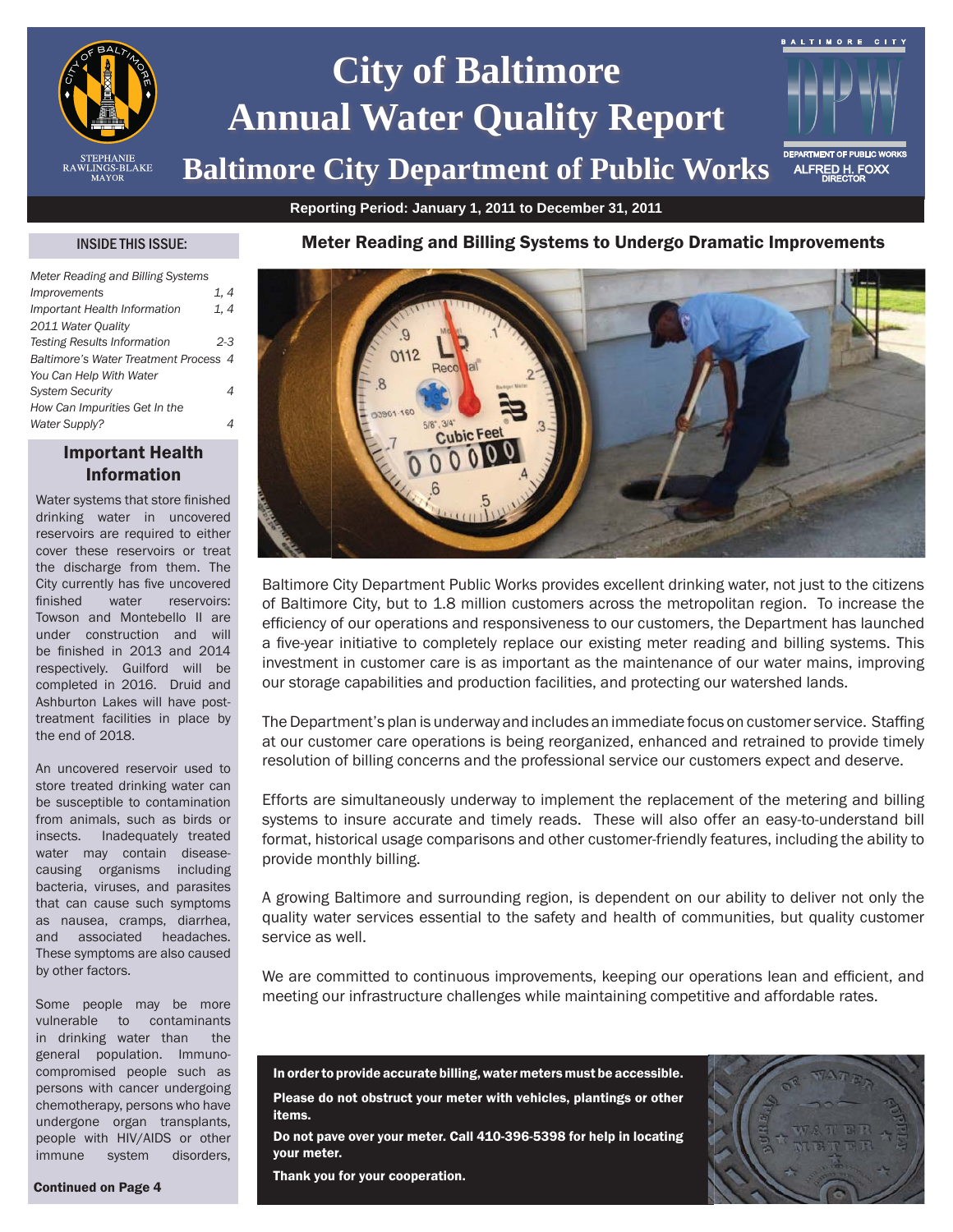### *BALTIMORE CITY WATER QUALITY REPORT FOR 2011*

In the year 2011, the City performed approximately 150,000 water quality analyses as part of a continuous effort to assure the water you drink meets or exceeds regulatory standards. The water is analyzed for over 90 different drinking water contaminants. A summary of the finished water quality results is provided below. The data represents the most recent testing done in accordance with the requirements of EPA's Water Testing Regulations and were the only regulated substances found in your drinking water. Baltimore City's excellent drinking water meets or exceeds all these standards.

| <b>TERMS AND ABBREVIATIONS - What They Mean in Plain English</b> |                                                                               |                                                                                                                                                                                                 |  |  |  |  |  |
|------------------------------------------------------------------|-------------------------------------------------------------------------------|-------------------------------------------------------------------------------------------------------------------------------------------------------------------------------------------------|--|--|--|--|--|
| Term / Abbreviation                                              | Definition                                                                    | What it Means                                                                                                                                                                                   |  |  |  |  |  |
| <b>PPM</b>                                                       | Parts per million                                                             | 1 ppm is the same as one drop in 10 gallons of water.                                                                                                                                           |  |  |  |  |  |
| PPB                                                              | Parts per billion                                                             | 1 ppb is the same as one drop in 10,000 gallons of water.                                                                                                                                       |  |  |  |  |  |
| <b>HLD</b>                                                       | <b>Highest Level Detected</b>                                                 | Same as defined.                                                                                                                                                                                |  |  |  |  |  |
| <b>MCL</b>                                                       | Maximum Contaminant Level                                                     | The highest level of a contaminant allowed by health regulations established by the Environmental<br>Protection Agency.                                                                         |  |  |  |  |  |
| <b>MCLG</b>                                                      | Maximum Contaminant Level Goal                                                | Health related goals. The MCL is set as close to this "goal" as possible but with consideration to<br>achievability and cost.                                                                   |  |  |  |  |  |
| <b>NTU</b>                                                       | Nephelometric Turbidity Units                                                 | Units of measurement used to report the level of turbidity or "cloudiness" in the water.                                                                                                        |  |  |  |  |  |
| <b>AL</b>                                                        | <b>Action Level</b>                                                           | If the "Action Level" for a particular contaminant is exceeded, a response that may include additional<br>treatment steps and/or public education may have to be initiated by the water system. |  |  |  |  |  |
| TT                                                               | <b>Treatment Technique</b>                                                    | A "Treatment Technique" is a required process that is intended to reduce the amount of a specific<br>contaminant in drinking water.                                                             |  |  |  |  |  |
| pCi/L                                                            | picoCuries per Liter                                                          | A measure of the level of radioactivity in the water.                                                                                                                                           |  |  |  |  |  |
| <b>TURBIDITY</b>                                                 | Relates to a condition where suspended<br>particles are present in the water. | Turbidity measurements are a way to describe the level of "cloudiness" of the water.                                                                                                            |  |  |  |  |  |
| TOTAL/FECAL COLIFORMS                                            | <b>Indicator Bacteria</b>                                                     | Type of bacteriological tests routinely used to determine if contamination has occurred in a drinking water<br>system.                                                                          |  |  |  |  |  |
| <b>MRDL</b>                                                      | Maximum Residual Disinfectant Level                                           | Disinfectant level beyond which some people may experience irritating effects. Based on running annual<br>average of monthly averages of distribution system samples computed quarterly.        |  |  |  |  |  |

| MICROBIOLOGICAL CONTAMINANTS   |             |                                                                                                                                   |                                                             |                                                                                                                            |                                       |  |  |  |  |  |
|--------------------------------|-------------|-----------------------------------------------------------------------------------------------------------------------------------|-------------------------------------------------------------|----------------------------------------------------------------------------------------------------------------------------|---------------------------------------|--|--|--|--|--|
| <b>SUBSTANCE</b>               | <b>MCLG</b> | <b>MCL</b>                                                                                                                        | <b>ASHBURTON PLANT</b>                                      | <b>MONTEBELLO PLANTS</b>                                                                                                   | <b>MAJOR SOURCES</b>                  |  |  |  |  |  |
| <b>TOTAL COLIFORMS</b>         | $\Omega$    | The presence of coliform<br>bacteria in more than 5%<br>of monthly samples will<br>exceed the MCL.                                | Highest monthly percentage of<br>positive samples:<br>$0\%$ | Highest monthly percentage of<br>positive samples:<br>0.25%                                                                | Naturally present in the environment. |  |  |  |  |  |
| FECAL COLIFORMS and<br>E. COLI | 0           | A routine sample and a<br>repeat sample are total<br>coliform positive, and one<br>is also fecal coliform or E.<br>Coli positive. | Highest monthly percentage of<br>positive samples:<br>0%    | Highest monthly percentage of<br>positive samples:<br>$0.25\%$ *<br>*Not a violation.<br>All repeat samples were negative. | Human and animal fecal waste.         |  |  |  |  |  |

| <b>TURBIDITY</b>                                                                                                                                                                                                                                                                |             |                             |                        |          |                          |          |                      |  |
|---------------------------------------------------------------------------------------------------------------------------------------------------------------------------------------------------------------------------------------------------------------------------------|-------------|-----------------------------|------------------------|----------|--------------------------|----------|----------------------|--|
| <b>SUBSTANCE</b>                                                                                                                                                                                                                                                                | <b>MCLG</b> | <b>MCL</b>                  | <b>ASHBURTON PLANT</b> |          | <b>MONTEBELLO PLANTS</b> |          | <b>MAJOR SOURCES</b> |  |
| TURBIDITY <sup>1</sup>                                                                                                                                                                                                                                                          | None        | Treatment<br>Technique (TT) | <b>HLD</b>             | LOWEST % | <b>HLD</b>               | LOWEST % | Soil run-off.        |  |
|                                                                                                                                                                                                                                                                                 |             | <b>Filtration</b>           | $0.09$ NTU             | 100      | $1.0$ NTU*               | 99.9     |                      |  |
| 1. Turbidity cannot exceed 1 NTU and must be less than or equal to 0.3 NTU in at least 95% of measurements taken each month. Lowest % is the lowest percentage of monthly<br>filtered water turbidity samples less than 0.3 NTU. *Turbidity elevated due to Tropical Storm Lee. |             |                             |                        |          |                          |          |                      |  |

| <b>ARSENIC RESULTS</b> |             |                        |                          |                              |  |  |  |  |  |  |
|------------------------|-------------|------------------------|--------------------------|------------------------------|--|--|--|--|--|--|
| <b>SUBSTANCE</b>       | <b>MCL</b>  | <b>ASHBURTON PLANT</b> | <b>MONTEBELLO PLANTS</b> | <b>MAJOR SOURCES</b>         |  |  |  |  |  |  |
| ARSENIC                | $0.010$ ppm | $< 0.002$ ppm          | $<0.002$ ppm             | Erosion of natural deposits. |  |  |  |  |  |  |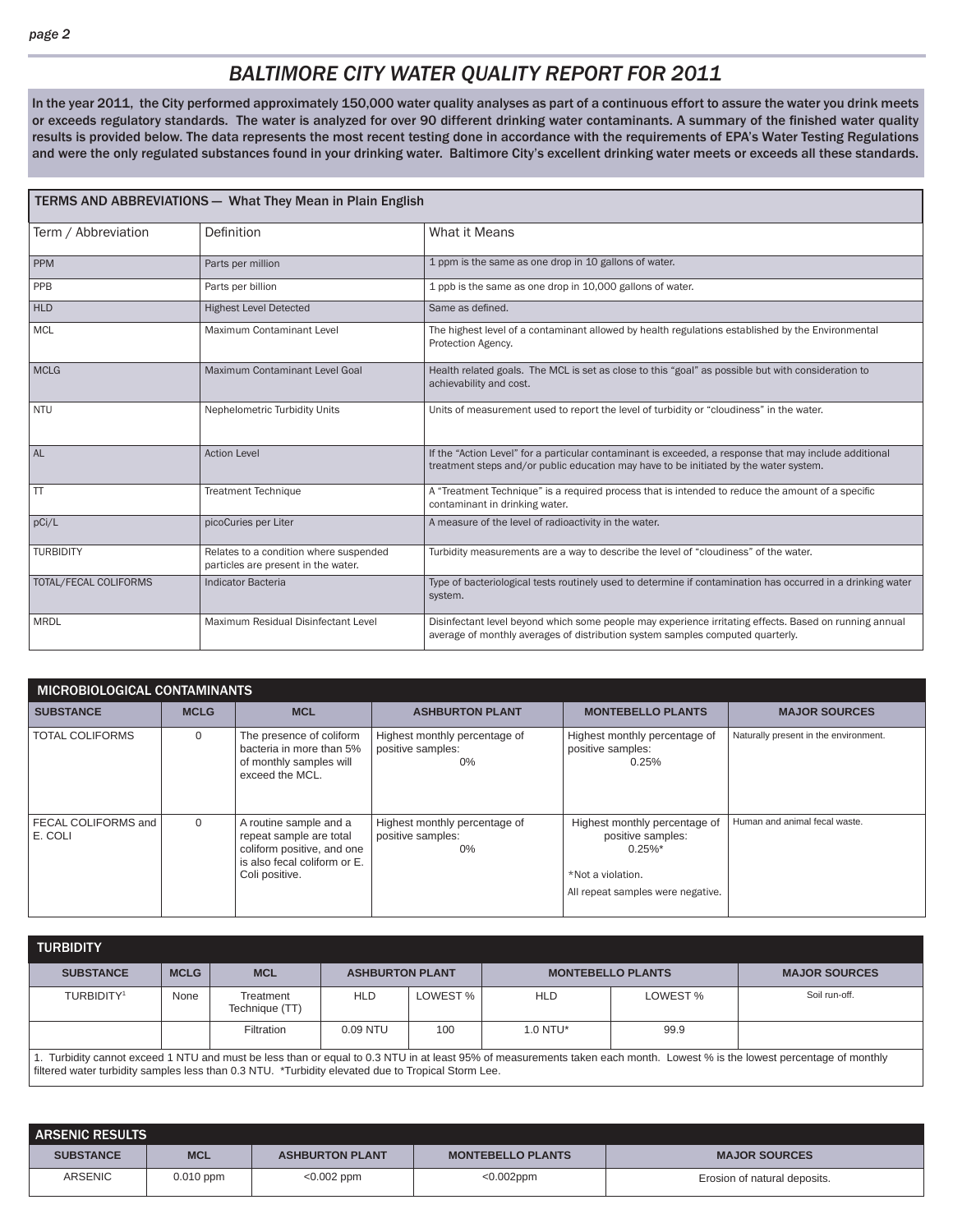Baltimore City Water Quality Report

#### LEAD AND COPPER TESTING

Lead and copper testing was last required by regulatory standards in 2009. During that year, the testing involved 53 "tier 1" or high risks homes. To determine compliance, the 53 test results were arranged from the lowest value to the highest. The 90th percentile value is identified by: 53 x 0.9 = 47.7. Therefore, the 48th value, arranged from lowest to highest, must be below the "action level" for lead and copper. Our system met this compliance standard. Testing will be required again in 2012.

| LEAD AND COPPER TESTING RESULTS (2009) |                     |                        |                                                 |  |  |  |  |  |
|----------------------------------------|---------------------|------------------------|-------------------------------------------------|--|--|--|--|--|
| <b>SUBSTANCE</b>                       | <b>ACTION LEVEL</b> | <b>90TH PERCENTILE</b> | <b>SAMPLE RESULTS GREATER THAN ACTION LEVEL</b> |  |  |  |  |  |
| LEAD                                   | 15 ppb              | $7.6$ ppb              |                                                 |  |  |  |  |  |
| <b>COPPER</b>                          | $,300$ ppb          | 357 ppb                |                                                 |  |  |  |  |  |

If present, elevated levels of lead can cause serious health problems, especially for pregnant women and young children. Lead in drinking water is primarily from materials and components associated with service lines and home plumbing. The City of Baltimore is responsible for providing high quality drinking water, but cannot control the variety of materials used in plumbing components. When your water has been sitting for several hours, you can minimize the potential for lead exposure by flushing your tap for 30 seconds to 2 minutes before using water for drinking or cooking. If you are concerned about lead in your drinking water, you may wish to have your water tested. Information on lead in drinking water, testing methods, and steps you can take to minimize exposure is available from the EPA Safe Drinking Water Hotline at 1-800-426-4791 or at http://www.epa.gov/safewater/lead.

| <b>INORGANIC CONTAMINANTS</b>   |             |            |            |                        |            |                          |                                                                                          |  |  |  |  |
|---------------------------------|-------------|------------|------------|------------------------|------------|--------------------------|------------------------------------------------------------------------------------------|--|--|--|--|
| <b>SUBSTANCE</b>                | <b>MCLG</b> | <b>MCL</b> |            | <b>ASHBURTON PLANT</b> |            | <b>MONTEBELLO PLANTS</b> | <b>MAJOR SOURCES</b>                                                                     |  |  |  |  |
|                                 |             |            | <b>HLD</b> | RANGE                  | <b>HLD</b> | RANGE                    |                                                                                          |  |  |  |  |
| <b>BARIUM</b>                   | 2 ppm       | 2 ppm      | $0.02$ ppm | $0.02$ ppm             | $0.04$ ppm | $0.03 - 0.04$ ppm        | Discharge of drilling wastes & metal<br>refineries; erosion of natural deposits.         |  |  |  |  |
| <b>NITRATE</b><br>(AS NITROGEN) | 10 ppm      | 10 ppm     | 2.18 ppm   | 1.22-2.18 ppm          | 2.67 ppm   | 1.39-2.67 ppm            | Run-off from fertilizer use; leaching from<br>septic tanks; erosion of natural deposits. |  |  |  |  |

| <b>FLUORIDE</b>  |              |             |            |                                                                         |            |                          |                   |            |                                               |
|------------------|--------------|-------------|------------|-------------------------------------------------------------------------|------------|--------------------------|-------------------|------------|-----------------------------------------------|
| <b>SUBSTANCE</b> | <b>MCLG</b>  | <b>MCL</b>  |            | <b>ASHBURTON PLANT</b>                                                  |            | <b>MONTEBELLO PLANTS</b> |                   |            | <b>MAJOR SOURCES</b>                          |
|                  |              |             | <b>HLD</b> | RANGE                                                                   | AVERAGE    | <b>HLD</b>               | RANGE             | AVERAGE    |                                               |
| <b>FLUORIDE</b>  | 4 ppm        | 4 ppm       | $0.96$ ppm | $0.61 - 0.96$ ppm                                                       | $0.71$ ppm | $1.28$ ppm               | $0.24 - 1.28$ ppm | $0.72$ ppm | Water additive that promotes strong teeth.    |
| <b>CHLORINE</b>  |              |             |            |                                                                         |            |                          |                   |            |                                               |
| <b>SUBSTANCE</b> | <b>MRDLG</b> | <b>MRDL</b> |            | <b>RUNNING ANNUAL AVG. OF MONTHLY SAMPLES COMPUTED QUARTERLY</b>        |            | <b>MAJOR SOURCE</b>      |                   |            |                                               |
| <b>CHLORINE</b>  | 4 ppm        | 4 ppm       |            | 0.52 ppm (Based on 4,663 distribution system samples collected in 2011) |            |                          |                   |            | Water treatment additive to disinfect supply. |

| <b>RADIOACTIVE CONTAMINANTS</b>                                                                                                                                                              |             |              |                                  |                          |                              |  |  |  |  |  |
|----------------------------------------------------------------------------------------------------------------------------------------------------------------------------------------------|-------------|--------------|----------------------------------|--------------------------|------------------------------|--|--|--|--|--|
| <b>SUBSTANCE</b>                                                                                                                                                                             | <b>MCLG</b> | <b>MCL</b>   | <b>ASHBURTON</b><br><b>PLANT</b> | <b>MONTEBELLO PLANTS</b> | <b>MAJOR SOURCES</b>         |  |  |  |  |  |
| <b>BETA PHOTON EMITTERS</b>                                                                                                                                                                  | 0 mrem/vr   | 50 $pCi/L^*$ | $<$ 1.5 pCi/L                    | $3+/-2$ pCi/L            | Erosion of natural deposits. |  |  |  |  |  |
| ALPHA EMITTERS                                                                                                                                                                               | 0 pCi/L     | 15 pCi/L     | $<$ 1 pCi/L                      | $1+/-1$ pCi/L            | Erosion of natural deposits. |  |  |  |  |  |
| <sup>*</sup> The MCL for Reta Photon Emitters is 4 millirems per vear (a measure of radiation absorbed by the body). The EPA considers 50 pCid to be a level of concern for this contaminant |             |              |                                  |                          |                              |  |  |  |  |  |

\*The MCL for Beta Photon Emitters is 4 millirems per year (a measure of radiation absorbed by the body). The EPA considers 50 pCi/l to be a level of concern for this contaminant.

| <b>VOLATILE ORGANIC CHEMICALS</b>                                                                                                                                                                               |                  |            |           |                        |          |            |                          |          |                                            |  |  |
|-----------------------------------------------------------------------------------------------------------------------------------------------------------------------------------------------------------------|------------------|------------|-----------|------------------------|----------|------------|--------------------------|----------|--------------------------------------------|--|--|
| <b>SUBSTANCE</b>                                                                                                                                                                                                | <b>MCLG</b>      | <b>MCL</b> |           | <b>ASHBURTON PLANT</b> |          |            | <b>MONTEBELLO PLANTS</b> |          | <b>MAJOR SOURCES</b>                       |  |  |
|                                                                                                                                                                                                                 |                  |            | HLD       | RANGE                  | *AVERAGE | <b>HLD</b> | RANGE                    | *AVERAGE |                                            |  |  |
| <b>TOTAL THM'S</b>                                                                                                                                                                                              | N/A <sup>1</sup> | 80 ppb     | 87 ppb    | 18 - 87 ppb            | 51 ppb   | 97 ppb     | 17-97 ppb                | 52 ppb   | By-product of drinking water chlorination. |  |  |
| HAA(5)                                                                                                                                                                                                          | N/A <sup>1</sup> | 60 ppb     | 151 ppb** | 22-151 ppb**           | 59 ppb   | 128 ppb**  | 20-128 ppb**             | 54 ppb   | By-product of drinking water chlorination. |  |  |
| I. Not applicable because there are individual MCLG's for individual THM's and HAA(5)'s. *The averages listed are running annual averages. Compliance is based on these values. **HAA's elevated due to run-off |                  |            |           |                        |          |            |                          |          |                                            |  |  |

caused by Tropical Storm Lee.

ryptosporidium (crip-toe-spor-ID-ee-um) is a protozoan, a single-celled parasite that can invade and reside in the intestines of animals and people. This organism is found in some surface water (lakes, reservoirs, rivers, etc.) and also groundwater under the influence of surface water. Infection of healthy individuals by this organism can cause a gastrointestinal illness, referred to as cryptosporidiosis (crip-toe-spor-id-ee-o-sis), which may produce symptoms including diarrhea, headache, abdominal cramps, nausea, vomiting and low-grade fever. The symptoms usually last one to two weeks.

For immunocompromised people, however, the infection can continue and last for several months. Because there are no effective medical treatments, prolonged infection can be fatal for severely immunocompromised individuals. Human transmission routes include ingestion of contaminated food or drinking water or through direct contact with fecal matter. The City monitors its raw water sources for the presence of Cryptosporidium using the services of environmental laboratories employing the latest available and approved analytical methods.

#### *CRYPTOSPORIDIUM RESULTS RANGE*

Liberty: <0.09-<0.10 Oocyst/Liter Loch Raven: <0.089-0.09 Oocyst/Liter Susquehanna River: <0.09-0.19 Oocyst/Liter

*Microscopic view of icroscopic Cryptosporidium oocysts ryptosporidium* 

#### **SECONDARY CONTAMINANTS**

Sodium levels in the water supply are often of concern to consumers who contact our facilities. Sodium naturally occurs in raw waters but the concentration can be increased due to the influence of run-off from road surfaces treated with rock salt during snow and ice removal efforts. During the year 2011, the average sodium concentrations measured in the finished water from the Ashburton and Montebello Water Treatment Plants were 15.6 ppm and 17.7 ppm respectively and are considered low.